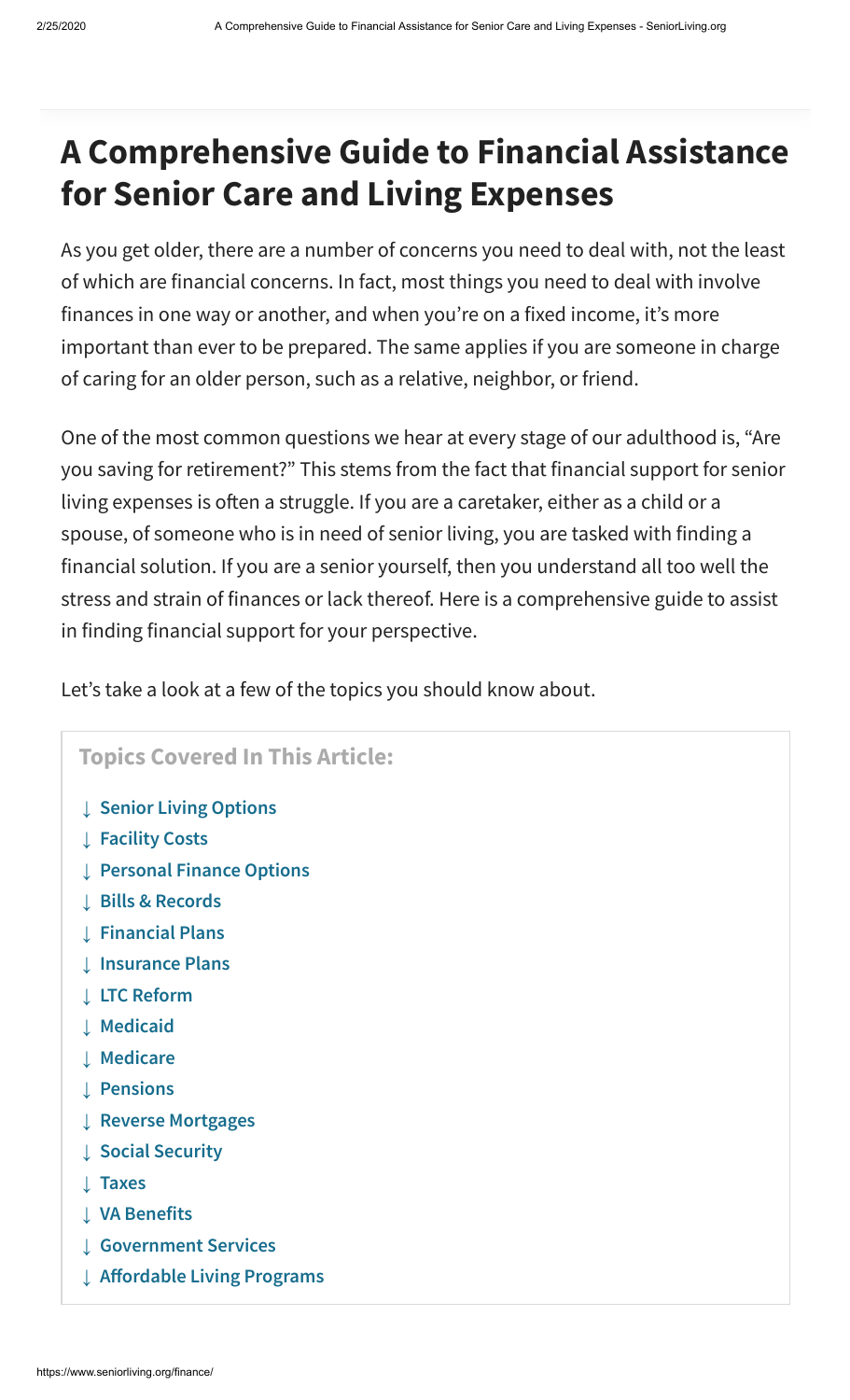# **Senior Living Options**

The biggest expense for seniors is housing. In addition to having a place to live, most seniors require more advanced care. This ranges in [cost,](https://www.seniorliving.org/assisted-living/costs/) level of care, and supervision. On one end of the spectrum, there is [adult daycare](https://www.seniorliving.org/adult-day-care/), which is a low-cost program in which seniors receive daytime socialization and supervision. At the other end, there is nursing home care and [in-home care](https://www.seniorliving.org/home-care/). This is the highest level of care with 24/7 supervision by a registered nurse, along with rehabilitation services.

Other high-cost senior living options include a retirement community where individual seniors rent or own housing properties. This community provides specialized services, such as on-site chefs, valet drivers, organized social activities, [and onsite emergency care. Along these same lines are continuing care retirement](https://www.seniorliving.org/continuing-care-retirement-communities/) communities.

Here is a breakdown of the three main types of senior living services that are most commonly utilized by seniors:

- [Retirement communities](https://www.seniorliving.org/retirement/communities/) include senior apartments that provide total freedom but social access with other seniors; senior co-op in which seniors live in a community and share the costs of services; and independent living communities for seniors who want to enjoy senior activities and 24/7 emergency care, but still retain their own living environment.
- Assisted living facilities provide seniors with more personal, one-on-one care and often include personal care services, such as hygiene, transportation, medication, finances, and entertainment.
- Respite care, dementia/Alzheimer's care, and hospice care are all in-home senior care services focused on a specific situation. For example, with dementia/Alzheimer's care a patient requires a skilled nurse trained in helping seniors with this condition. [Hospice care](https://www.seniorliving.org/hospice/) is an end-of-life in-home senior living service that helps seniors and families remain comfortable while transitioning to the final stage of life.

When handling the finances for senior living, the first goal is to choose the type of housing arrangement(s) that will best serve the senior's needs. Keep in mind in most instances a senior will transition to more than one type of senior living arrangement in their lifetime. By understanding the options available for seniors, you can identify senior living services that fit your budget and level of care needs. Now let's discuss all of the ways you can financially afford senior living.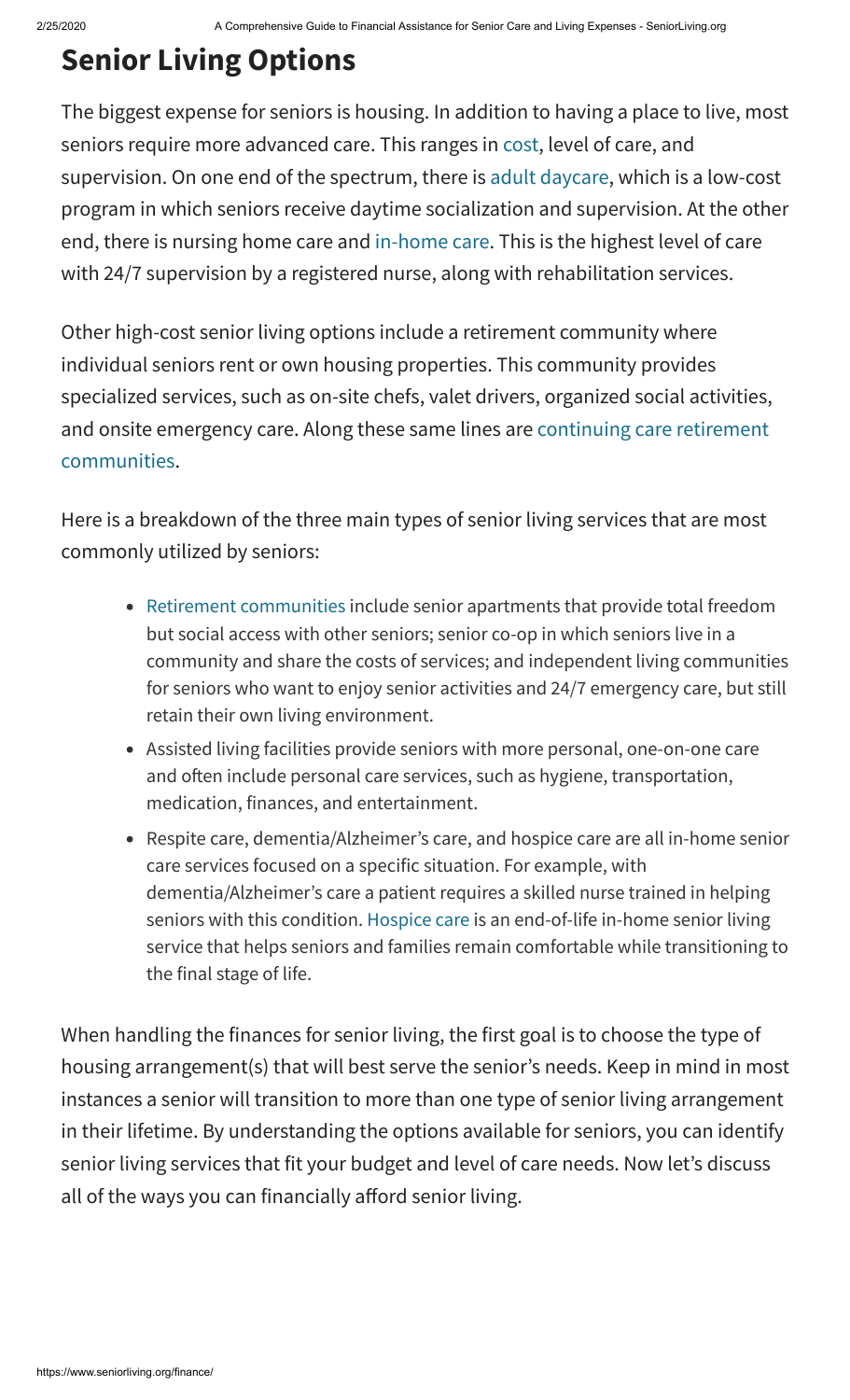## Retirement Accounts

The first place most people look for financial support for seniors is via a retirement savings account. If your senior worked for an employer at any time since the 1970s, they may have a retirement fund. You will need to find the documents containing the account number and related information to access this account. Here are some of the most common types of retirement accounts in the US:

- 401k
- 403b
- 457b
- Thrift Savings Plan
- $\bullet$  IRA

A 401k is the most common type of retirement plan because it is available to employees at their workplace. The 403b plan is also referred to as a TSA or taxsheltered annuity. This type of plan is available to select ministers, nonprofit organization employees, and public school employees. Good to know, if the enrolled individual is over 50 they can make catch-up contributions of up to \$6,000 annually.

A 457b retirement plan is available to employees of schools, hospitals, churches, or charities run by local or state governments. The Thri Savings Plan is part of the Federal Employees Retirement System. This is available for those in civil service or members of the military.

<span id="page-2-0"></span>IRAs are discussed later on.

# **Facility Costs**

## **What is the Cost of Nursing Homes?**

The average cost for a private room in a nursing home in 2016 was \$92,000 annually, based on information gathered by Genworth Financial. This works out to about \$253 per day—an increase of 1.2 percent from the previous year. Since Medicare-certified nursing facilities make up over 90 percent of facilities around the United States, the following national average costs for Medicare senior care should be taken into account:

- Home Health Care \$693
- Adult Day Care \$1,492
- Assisted Living \$3,600
- Homemaker Services \$3,721
- Home Health Care \$3,812
- Semi-Private Nursing Home \$6.692
- Private Nursing  $-$  \$7,604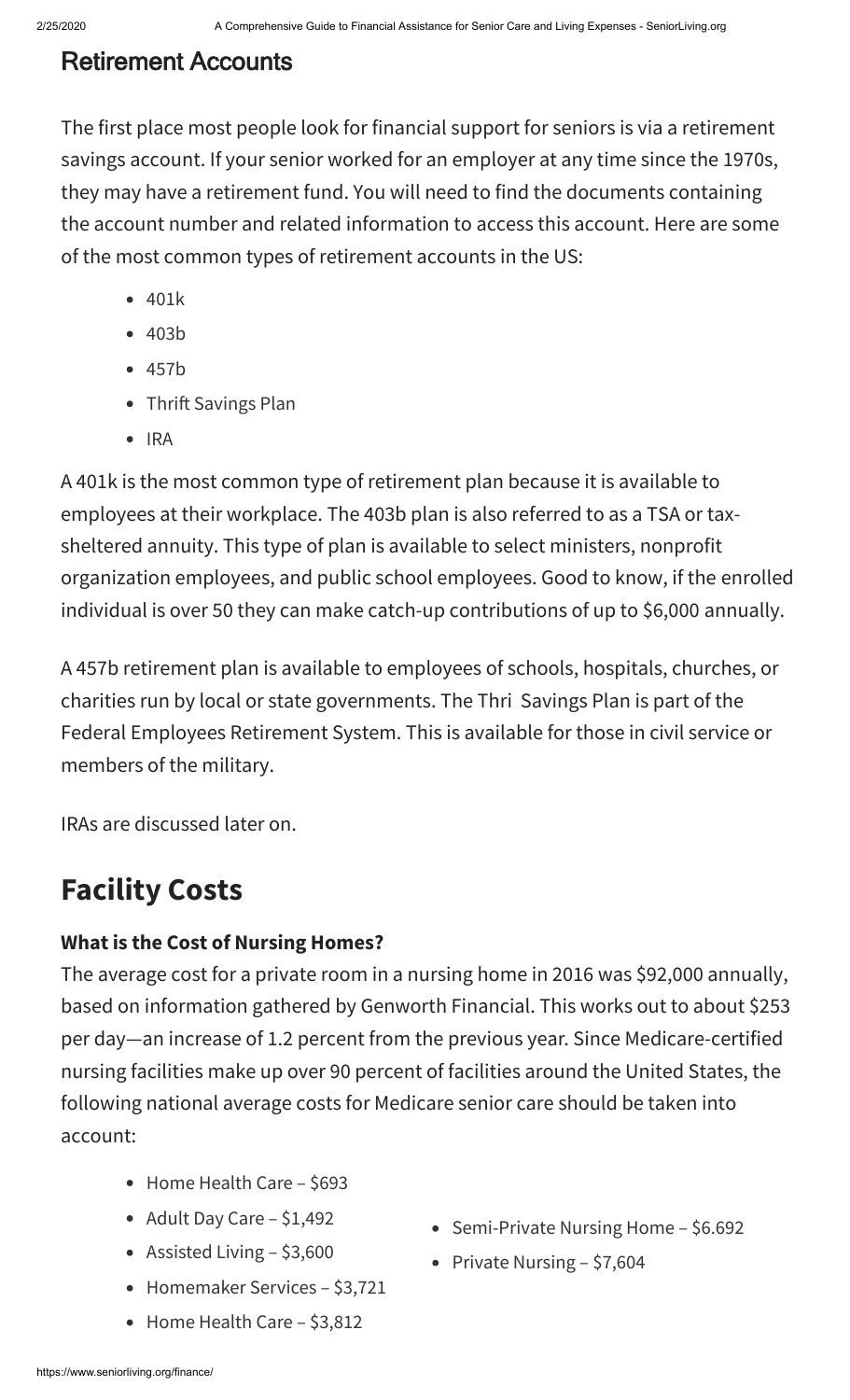# **Personal Finance Options**

<span id="page-3-0"></span>For seniors who were financially successful in their working years, received sizable inheritances, or were in the military—these all provide other means of financial support. Let's start with seniors who had financial means in life. These individuals are more likely to have purchased their own home or to own real estate. Here are five types of personal finance options available to select groups of seniors:

- Reverse mortgage
- Real estate ownership
- Marketplace investments
- $\bullet$  IRA
- Veterans' programs

For homeowners, there is the option to take out a reverse mortgage to pay for financial costs in one's senior years. A reverse mortgage is a financial agreement with the Federal Housing Administration (FHA) to exchange the equity of a home for payments. This is mostly used as a form of supplement retirement income and is only available for homeowners 62 years and older.

When the senior homeowner passes away, the surviving heirs must repay the mortgage loan in order to keep the house. The heirs have six months after the homeowner's death to start making loan payments.

For seniors who own real estate, this can be a stable form of income. Real estate properties with dwellings can be rented out for an income. Additionally, the property can be sold to help cover financial expenses of seniors.

Another form of personal investment along the lines of real estate is market investments. This includes purchasing stocks, bonds, and mutual funds. With each of these investments, a senior can increase their income through interest income and/or investment dividends.

An IRA falls into this category. While an IRA is a type of retirement savings plan, as noted earlier, it is based on investments. An IRA is established at a bank or brokerage firm. It involves investments in stocks, bonds, mutual funds, and cash deposits. There are two main types of IRAs-Traditional and Roth. Each type of IRA differs in the amount that an individual can invest and withdraw annually without penalty.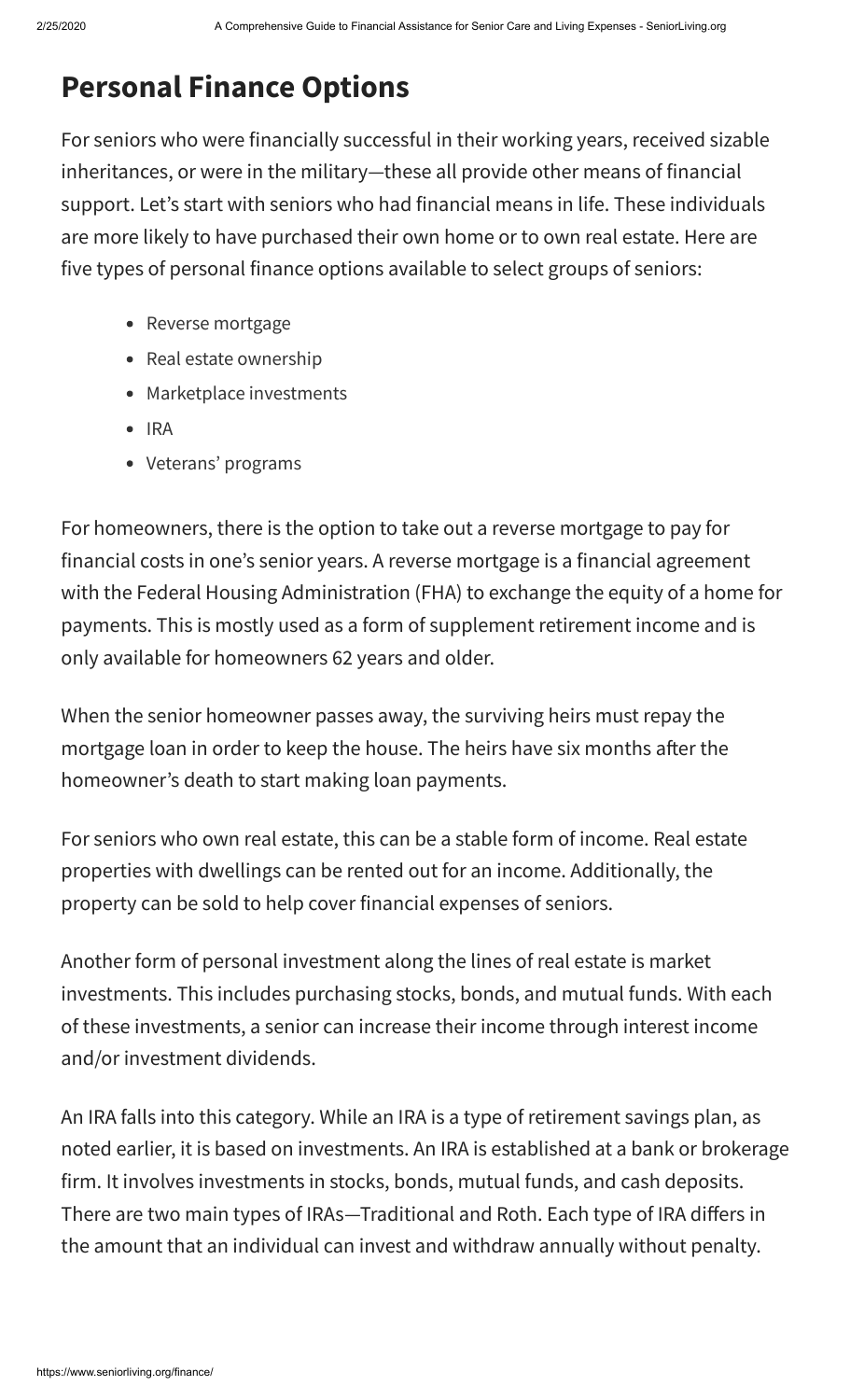<span id="page-4-0"></span>Finally, the last type of personal finance option for discussion is for seniors who [were in the military. Veterans' programs, such as Veteran's Pension for those ove](https://www.seniorliving.org/veteran-housing/)r 65 [and Veteran's Disability pension for wartime vets who can no longer work. Aid and](https://www.seniorliving.org/finance/aid-and-attendance/) Attendance is another form of veterans' benefits available for vets in a nursing home, who are blind, is bedridden, or requires aid for daily tasks of living. Aid and Attendance is only available to veterans who are also receiving Veteran's Pension or Veteran's Disability.

# **Bills & Records**

Keeping accurate track of bills and records can become more difficult as a person gets older—but it's [just as important as it ever was](https://www.seniorliving.org/finance/bills-records/), if not more so.

## **How to Prevent Identity The**

Seniors are often more vulnerable to fraud and identity theft than other groups of people. If it does happen, you're better equipped to catch it immediately and take steps to get it resolved if you keep thorough and accurate records.

If you're caring for a senior who isn't equipped to deal with their own finances anymore, one important thing to do for them is to look at their credit card and bank statements thoroughly each month to see if there are any dubious charges. Everyone is also legally entitled to four free credit reports every year. By taking advantage of this, you can be alerted sooner to any significant changes to their credit score, which could be an indication that someone else is using their identity.

## **How to Locate Bills and Records**

When a family assumes responsibility of their parents' affairs, it's necessary to gather copies of all significant records, such as their birth certificate, state ID, social security card, marriage certificates, any applicable death certificates (such as for a deceased spouse), tax returns, and military records. These records are necessary for Medicare, social security benefits, and a host of other things. Hopefully, they've kept them filed in a secure place that you can access easily. If not, you'll need to obtain replacements.

Most of these can be obtained by contacting the vital records office of the state where they were born, got married, etc. For military records, contact the military division of the [National Personnel Records Center](https://www.archives.gov/st-louis/military-personnel/about-ompfs.html).

## **How to Locate Citizenship Paperwork**

https://www.seniorliving.org/finance/ If the senior citizen in question wasn't born in the United States, then you'll also need proof of citizenship for them. If they were born to U.S. citizens, then they'll need a Certificate of Citizenship. If they immigrated to this country and became Privacy-[Terms](https://www.google.com/intl/en/policies/terms/)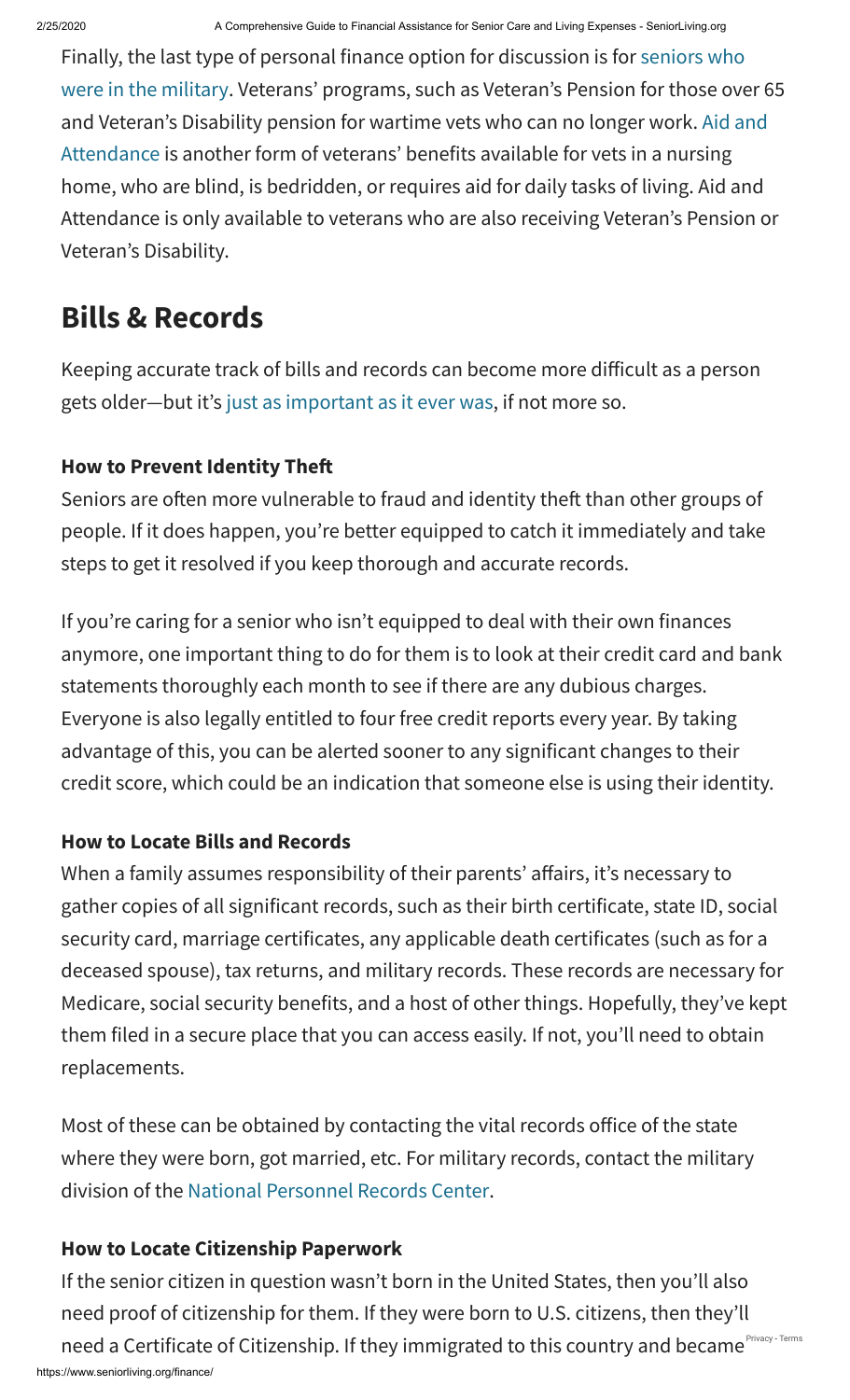naturalized citizens, then they'll need a Certificate of Naturalization. In some cases, a valid U.S. passport will also work as proof of citizenship.

Again, hopefully they have this necessary paperwork filed somewhere, but if not, you'll need to go to the United States Citizenship and Immigration Service and fill out Form N-565 to be issued a replacement.

### **How to Locate Pension and Social Security Benefits**

If you or someone you're caring for is supposed to receive a pension from an old job, there's documentation for that too—and losing it can cause more problems than you may realize. While it's not the end of the world, losing your pension documentation can hinder your ability to collect Social Security benefits. Plus, you're missing out on money that you're entitled to. If you have, or think you have, a pension that you're not collecting on, here are some steps to take to find it:

- 1. **Contact Your Previous Employer** Unions that are closely tied with your former employer's company may now take control of the pension plan.
- 2. **Contact Insurance and Financial Companies**  In some cases, the assets contained in a pension plan might be passed on to an insurance company or financial institution.
- 3. **Contact the Pension Benefit Guaranty Corporation** If contacting the responsible parties directly doesn't work, the Pension Benefit Guaranty Corporation helps you get the matter sorted out. They're an independent agency of the U.S. government that insures defined benefit pension plans, and can pay you what you're entitled to, even if the pension is lost or cancelled. We'll discuss them more in a later section.

# <span id="page-5-0"></span>**Financial Plans**

#### **Eldercare Costs**

The cost of elder care totally depends on what kind of services an elderly person requires, as well as where they are located. Let's take a look at some averages:

- 1. **Continuing Care Retirement** \$50-\$200 per hour for 20-40 hours' worth of work per week.
- 2. **Non-Medical Home Care** Provided by Home Care Aides, this non-medical assistance is priced at \$15-\$26 per hour based on the 2015 national average.
- 3. **Home Health Care** Also offered by Home Health Aides, this type of health care involves the use of medical equipment for monitoring respiration, temperature, pulse, etc. The 2015 national average was \$16-\$27 per hour.  $\rangle_{\tiny\rm{Privacy-Terms}}$  $\rangle_{\tiny\rm{Privacy-Terms}}$  $\rangle_{\tiny\rm{Privacy-Terms}}$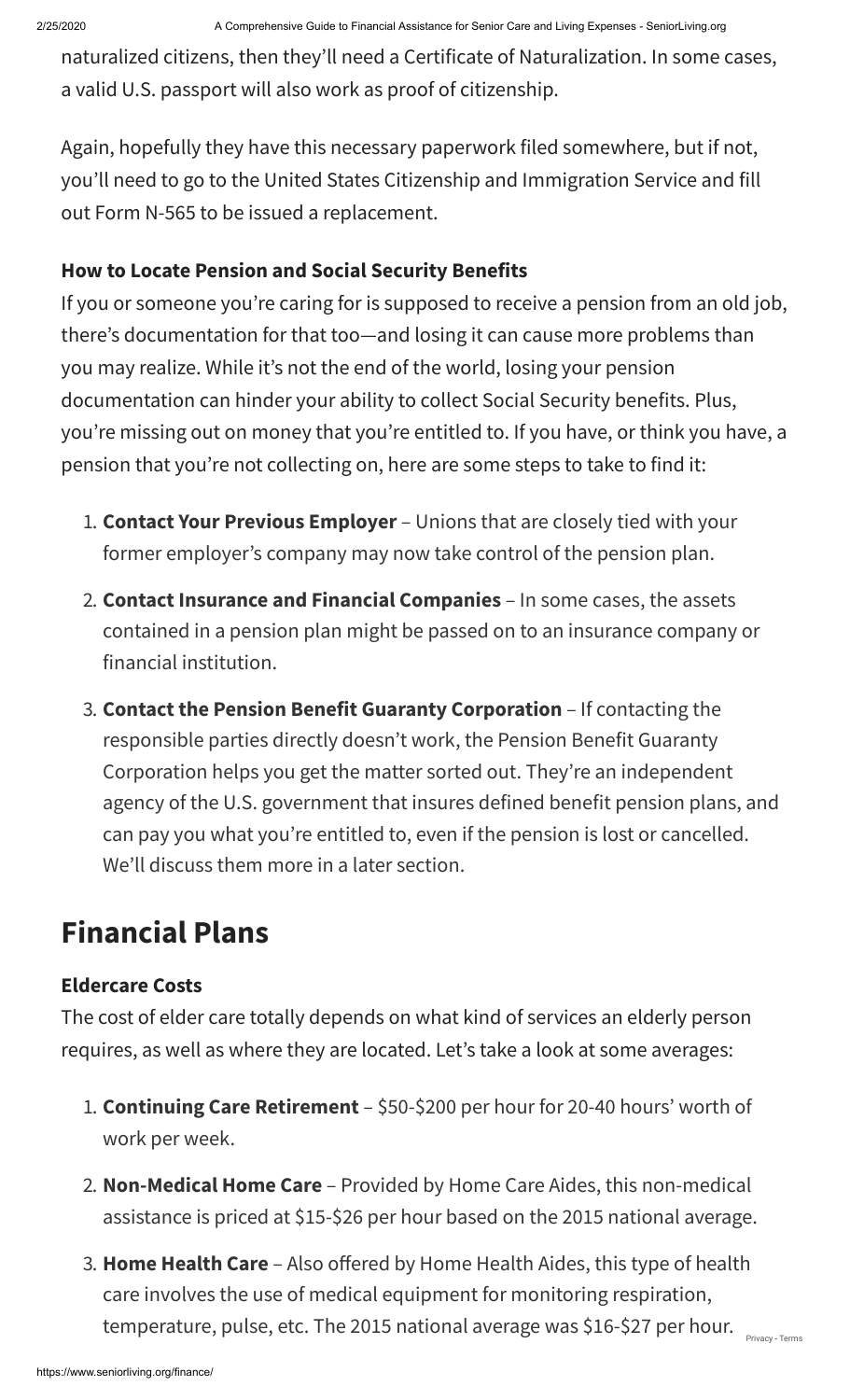- 4. **Adult Day Care** Centers offering adult day care services provided assistance for \$35-\$124 per day, based on the 2015 national average.
- 5. **Care Planning and Management** A Geriatric Care Manager (GCM) would usually charge Communities (CCRCs) – Somebody who lives in this type of residents for skilled nursing/independent living/assisted living would pay \$60,000-\$120,000 as an entrance fee, followed by a monthly maintenance cost of \$400-\$2,500.
- 6. **Senior Living/Assisted Living** Social/recreational activities and basic health services were priced at \$3,600 per month as of 2015. However, prices vary per state and so, the state averages varied from \$2,525-\$5,745.

### **Women's Institute for a Secure Retirement (WISER)**

This nonprofit organization is dedicated to improving long-term financial quality of life for women. The institute aims to assist females in finding investment solutions that work for their healthcare needs.

### <span id="page-6-0"></span>**PrimePlus Services/AICPA Eldercare**

These professional services are both customizable and unique. Elder planning services of this kind will come in handy for anyone who is transitioning in some way, whether it involves launching a business, planning for retirement, or something else.

# **Insurance**

A primary concern for caregivers of seniors is medical expenses. As we age health issues become more prevalent, as well as increasingly costly. In addition, seniors are far more likely to require additional care with everyday tasks. Assisted living facilities, senior communities, and nursing homes provide this care, but for a high price tag. This is where personal health insurance coverage comes in. Here are the five most common forms of personal health insurance:

#### **Health Insurance**

The most common type of health insurance is private health care coverage from an insurance company. This medical insurance is sourced from the individual and can include prescription drug coverage, as well as dental and vision care. It does not include Medicare; that is a government-backed health care plan we will discuss in the next section. For seniors who are over 50 but not yet 65, they may have private health care sourced through their employer or from the Affordable Care Act.

#### **Annuities**

https://www.seniorliving.org/finance/ This is a long-term investment that an insurance company will issue as a way of [Privacy](https://www.google.com/intl/en/policies/privacy/) - [Terms](https://www.google.com/intl/en/policies/terms/)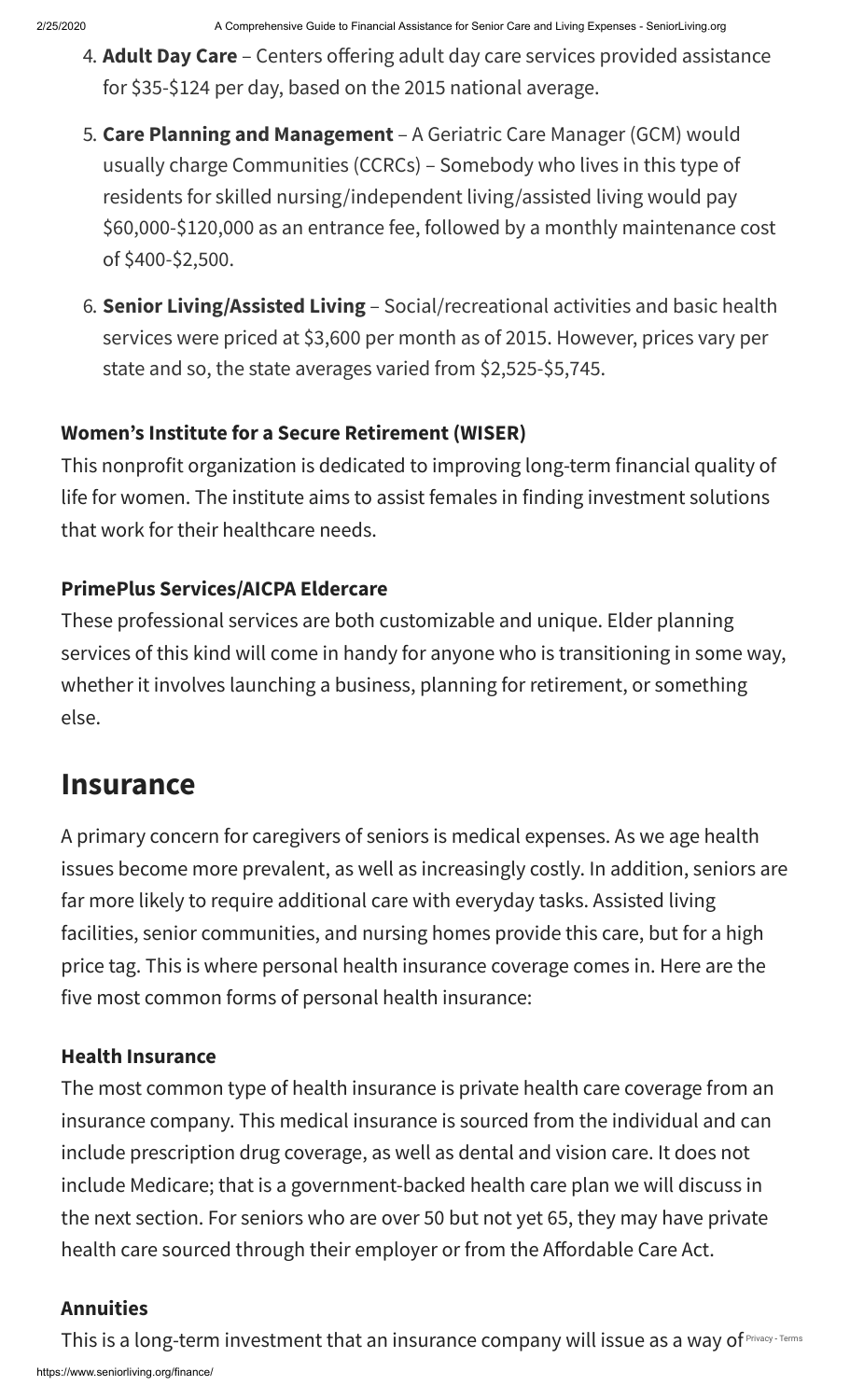[protecting your finances](https://www.seniorliving.org/annuities/). Your contributions will reduce the risk of outliving income. First, you purchase an annuity and contribute money to it, while you have a steady income. Then, in your retirement, you receive regular payments on what you've contributed, which will theoretically last the rest of your life.

#### **Life Insurance**

You may think that buying life insurance in your 60s is futile. After all, the older you [get, the higher risk you are. But there are certain policies you can still obtain which](https://www.seniorliving.org/insurance/life/) cater to seniors and don't require a medical exam.

In particular, you may want to look into term life insurance policies, which pay out if you die within a specified period of time—usually 10, 15, or 20 years, depending on your age when you purchase it. Shop around and gather as many quotes as possible to find affordable coverage options that meet your needs.

### **LTC Insurance**

[Long-term care insurance](https://www.seniorliving.org/insurance/long-term-care/), better known as [LTC or LTCI](https://www.seniorliving.org/insurance/long-term-care/best/), is a type of insurance product sold in the United States, as well as Canada and the United Kingdom. Included in coverage is personal/adult day care services, nursing home care, and home health care for ages 65 or above.

### <span id="page-7-0"></span>**Viaticals**

When life insurance is converted to fund elder care, it will be considered a viatical settlement. This type of life settlement is the perfect solution for assisting an elderly person living at home. It can also be used to fund long-term care expenses, medical expenses, or bills. Approximately 60-90 percent of the policy's face value can be netted by the policyholder, who will receive payments in one lump sum.

# **LTC Reform**

## **Organizations Working Towards LTC Reform**

The older you get, the more help you need with various facets of your regular routine. And the longer you live, the more likely you are to require long term care, such as in a hospital or nursing home. This can include medical care, as well as help with day to day tasks.

Of course, this costs money, and many people who need these services don't have enough to pay for them. You can buy LTC insurance, as discussed above, but even that isn't always practical. That's where [LTC reform](https://www.seniorliving.org/finance/ltc-reform/) comes in. There are a number of organizations, both public and private, around the country, and around the world, dedicated to helping people get the care they need, such as…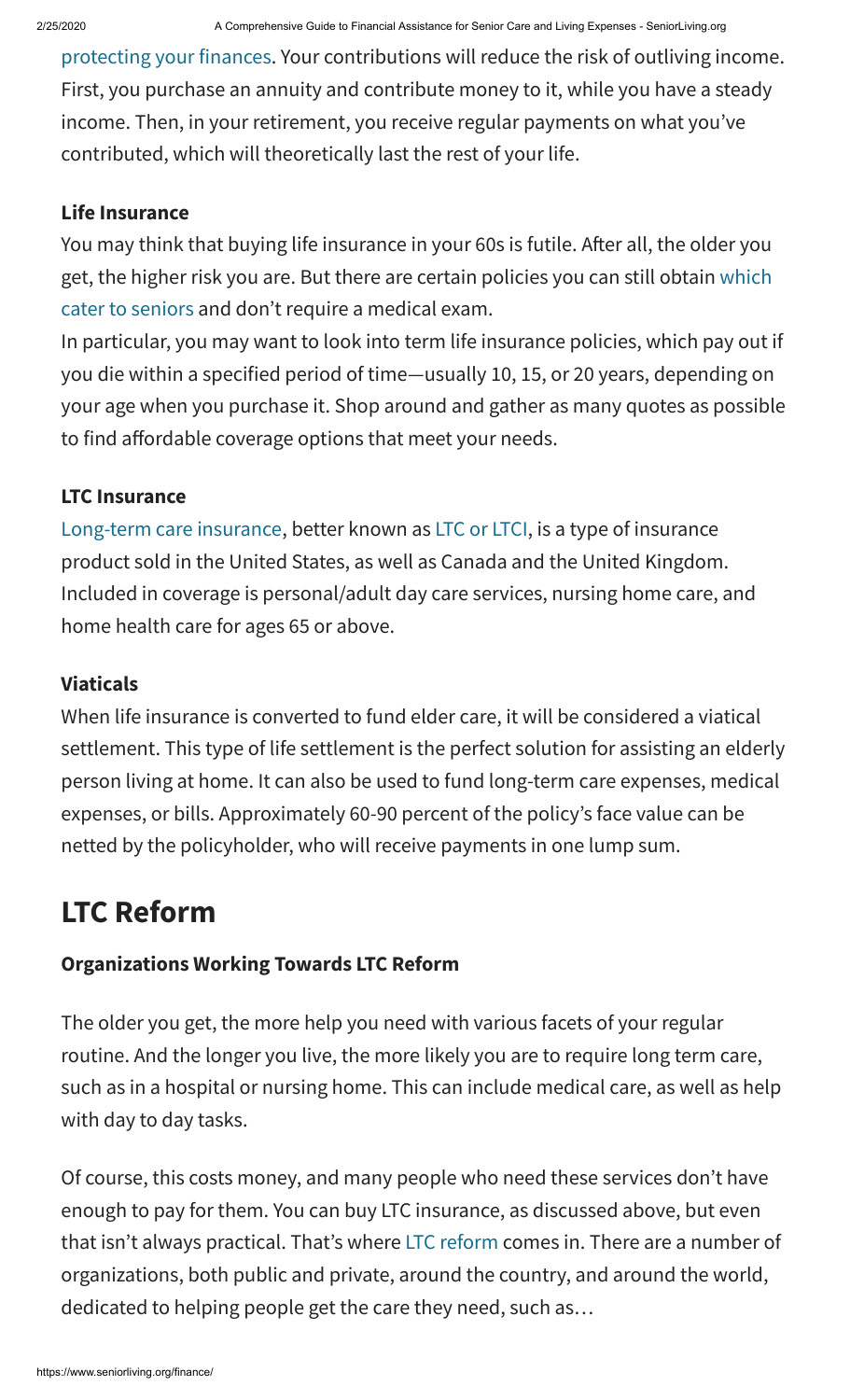- **The Florida Council on Aging**
- **National Academy on an Aging Society**
- **American Society on Aging**
- **Canada National Advisory Council on Aging**
- **Global Action on Aging**
- **Age Concern of England**
- **And many others**

# <span id="page-8-0"></span>**Medicaid**

#### **Academy of Florida Elder Law Attorneys (AFELA)**

This non-profit association works with older clients in the state of Florida. Founded back in 1993, the AFELA is a law firm that assists seniors in dealing with payments/affairs for long-term Medicaid care.

#### **Georgia Association of Community Care Providers (GACCP)**

The members working at GACCP provide a single/several types of services, including home delivered meals, personal support services, emergency response system, and alternative living services. The association operates on a Code of Ethics to ensure the Medicaid services are of the highest standard.

#### **Department of Human Services of Hawaii**

The mission of this organization is to provide elderly individuals with efficient programs, benefits, and services in a timely manner. Benefit fraud, neglect, and abuse reports are three things that can be dealt with by the department.

#### <span id="page-8-1"></span>**Alaska Department of Health and Social Services**

Senior and disabilities services are offered through the Alaska Department of Health and Social Services. As the primary public program for long-term care and health financing, elderly individuals can rely on this department for public assistance with Medicaid.

# **Medicare**

#### **Medicare HMOs**

A Health Maintenance Organization (HMO) is different to original Medicare in the sense that in an HMO, a co-payment (fixed amount) is paid for services. Health care cannot be provided from just any healthcare provider, doctor, or hospital with HMO plans. Instead, the care must be received from health care professionals operating within the network.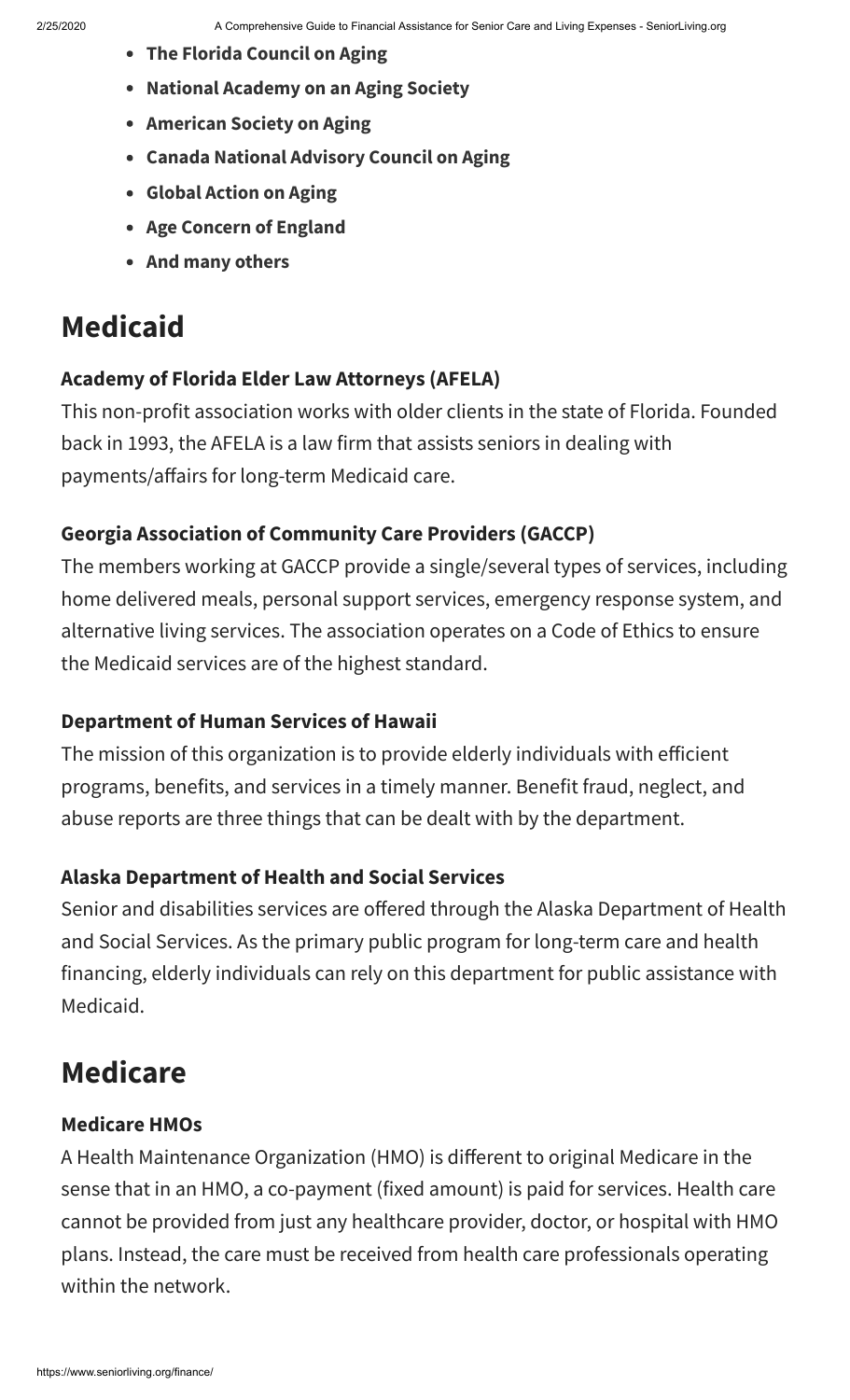#### **Medicare Reform**

Although the budget has been cut for Medicare reform, people receiving Medicare are not affected in terms of the benefits they receive. The budget agreement will cut Medicare savings by \$100 billion over the next five years. The downside is that \$15 billion in premiums will be collected from recipients over the next five years.

## <span id="page-9-0"></span>**Medigap**

This type of additional health insurance can be acquired from a private company. Medigap covers health care costs that would not be covered by the original plan, including deductibles and copayments.

# **Pensions**

## **The Problem with Pensions**

Pensions have become less common in recent years than they used to be. As an incentive to work at a particular company, many employers will set aside a [retirement account for their employees, funded and managed by the comp](https://www.seniorliving.org/finance/pension/)any. Some unions provide this for their members as well.

Unfortunately, many employers later find that they are unable to fulfill the monetary obligations that they agreed to. Especially when the economy is less stable, employer-funded pensions are often more of a luxury. Instead, more and more common is the 401(k). Workers set aside money for their retirement out of their own pocket, which is deducted from each paycheck, up to a certain amount per year.

## <span id="page-9-1"></span>**Pension Benefit Guaranty Corporation**

As we discussed earlier, the PBGC is an independent agency of the U.S. government, with the responsibility of making sure people get the pensions they're entitled to. They provide pension insurance, so that if an employer no longer has the means to fulfill their obligations, the PBGC will cover the pension, which you can receive as either an annuity or a lump sum.

If you think you're entitled to a pension, but aren't sure, if it's insured by PBGC, they can help you find it. A [search engine on their site](https://www.pbgc.gov/search/unclaimed-pensions) allows you to look for your pension by your name, or by the company's name or address.

# **Reverse Mortgages**

## **What are Reverse Mortgages?**

Many retirees whose homes are paid off, but who are on a fixed income, choose to supplement their finances with a reverse mortgage. In this arrangement, a person aged 62 or older can [take out a loan based on the equity in their home,](https://www.seniorliving.org/mortgage/reverse/) but defer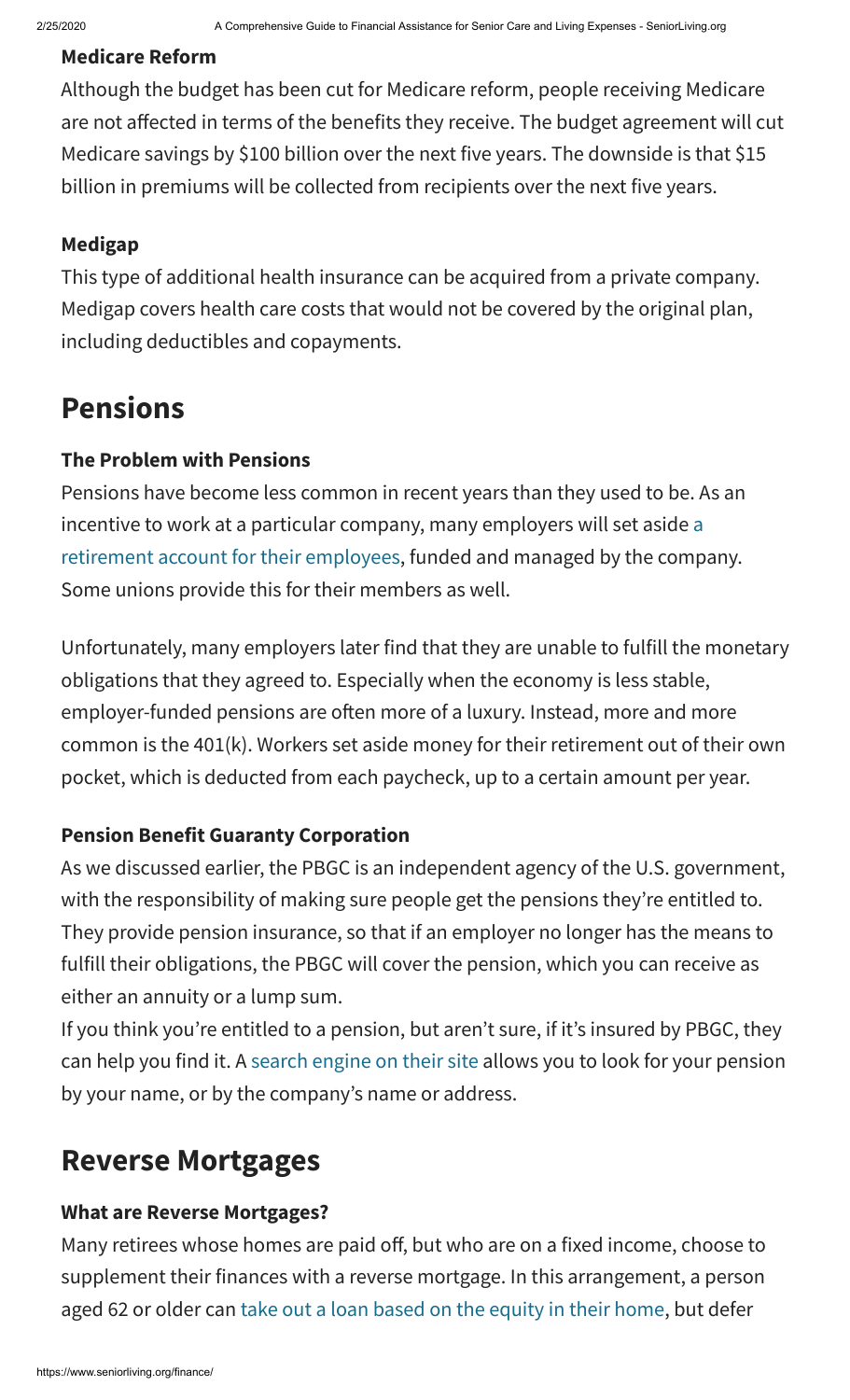repayment until later. This can be after they've sold the property, or even after their death.

Once you've taken out the loan, there are several options for receiving the money. You can take it all at once, as a single, lump sum. You can receive small, monthly payments as a supplement to your existing income. You can use the money as a line of credit. Or you can do some combination of these options.

## **Pros and Cons of a Reverse Mortgage**

A reverse mortgage can be a tremendous benefit, but it's not without problems. If you're having trouble getting by on your fixed income, it can give you the extra you need, with flexibility in how you receive that money. However, even though you're not making payments, interest is still accruing, and continues to build up every month. And since this isn't offset by regular mortgage payments, the amount you owe can continue growing, to the point that when the time does come for you or your loved ones to pay it off, the loan amount exceeds the actual value of your home.

<span id="page-10-0"></span>This doesn't mean that a reverse mortgage can't be a viable option in certain circumstances. But it does mean that you should make sure to find an honest, reputable lender who will work to find the plan that's right for you, and preventing you from ending up owing an arm and a leg down the road. The way to do this is to go through the National Reverse Mortgage Lenders Association. A nonprofit organization, they can help you find a reputable reverse mortgage lender to help meet your needs.

# **Social Security**

## **Social Security in the Modern Age**

The original purpose of social security was to provide retirees, along with those whose disabilities prevent them from working, with a living wage. A portion of each paycheck goes towards the social security fund, and when you reach retirement age, you can collect benefits. You can collect partial benefits beginning at age 62, or full benefits at age 66.

<span id="page-10-1"></span>Unfortunately, social security isn't enough to provide a living wage for most people today. Cost of living increases don't reflect the actual cost of living, and since more money is being paid out than is coming in, many experts worry that the fund will be depleted within a couple of decades.

Therefore, social security in the modern age shouldn't be relied on as a complete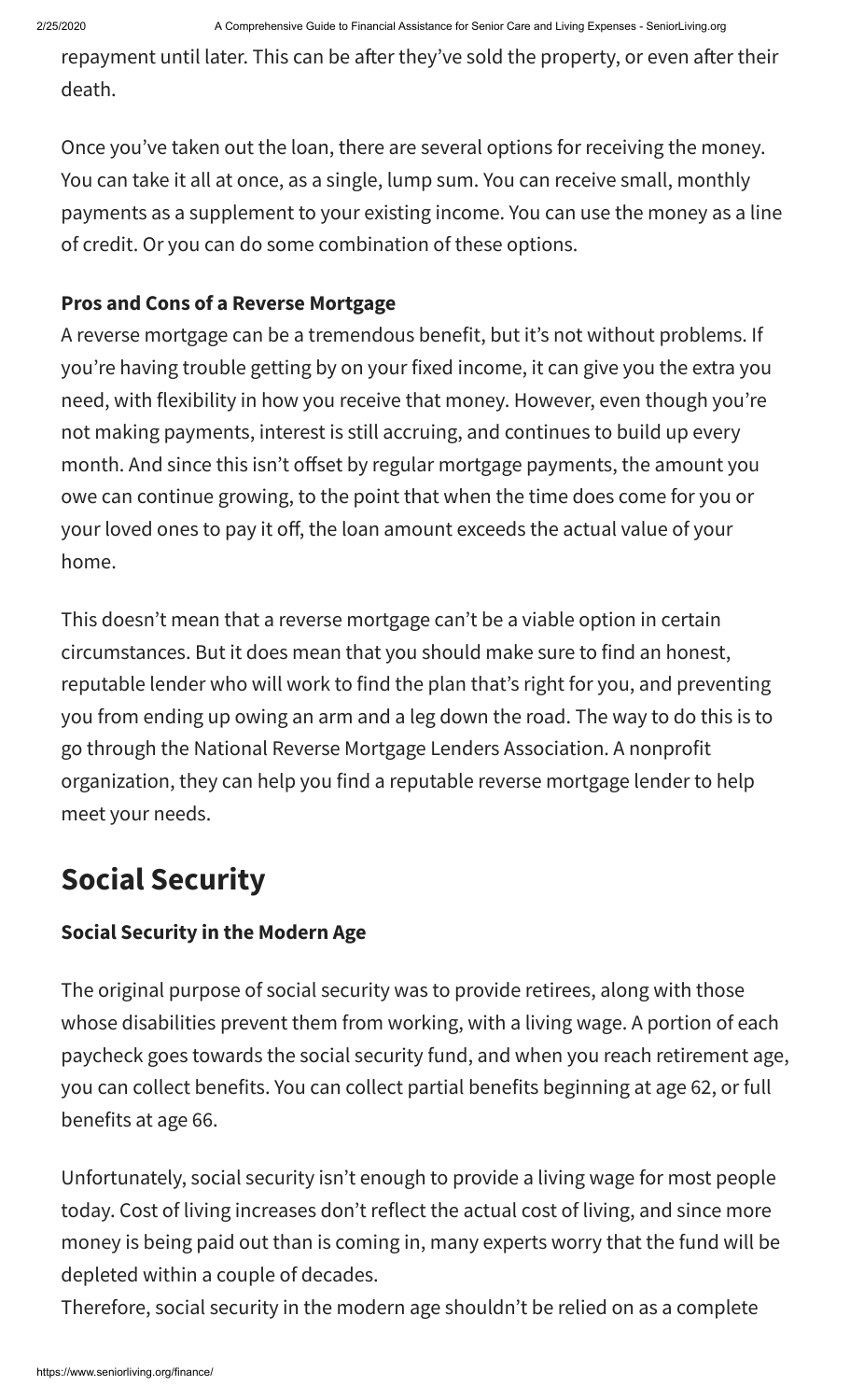income replacement, but rather as a supplement, alongside other income streams, such as a 401(k) or pension plan.

# **Taxes**

### **AICPA Eldercare/PrimePlus Services**

Taxes are an important part of anyone's finances. It's no different for the elderly. Even if they're not working a regular job anymore, they still have income that needs to be declared, such as the earnings from an IRA or a  $401(k)$ . Often, this income is exempt from taxes while you're saving it up, but once you start collecting it, it must be declared, along with social security benefits, pensions, and any other income you may have.

<span id="page-11-0"></span>Unfortunately, as people get older, they may find it increasingly difficult to file their taxes properly—particularly since the forms for retirement income are different from what they got used to filing during their working lives.

The simplest solution is to look into the AICPA's (American Institute of Certified Public Accountants) Eldercare and Prime Plus services. They provide CPAs to seniors to help them with a variety of financial issues, including taxes, along with end of life costs and other facets of eldercare, to make sure that you're not left out in the cold.

# **VA Benefits**

## **U.S. Veterans Benefits Administration**

If you've served in the military, then you may be entitled to certain VA benefits, including a pension, as well as disability benefits, health care, life insurance, and more. The [U.S. Veterans Benefits Administration](https://www.va.gov/) helps those who served their country, as well as the families of those who served, to obtain benefits and services that might be difficult to get otherwise.

If you think you're entitled to specific benefits, check their website to see how to apply for them. You can also search to see if there's a VA center in your area, which can provide you with a variety of medical and social services for a much lower cost than you would pay elsewhere.

<span id="page-11-1"></span>Financial concerns can be a bit tricky as you get older—but they don't have to be. There are plenty of options and organizations that can help you remain financially solvent and keep your affairs in order.

# **Government Services for Seniors**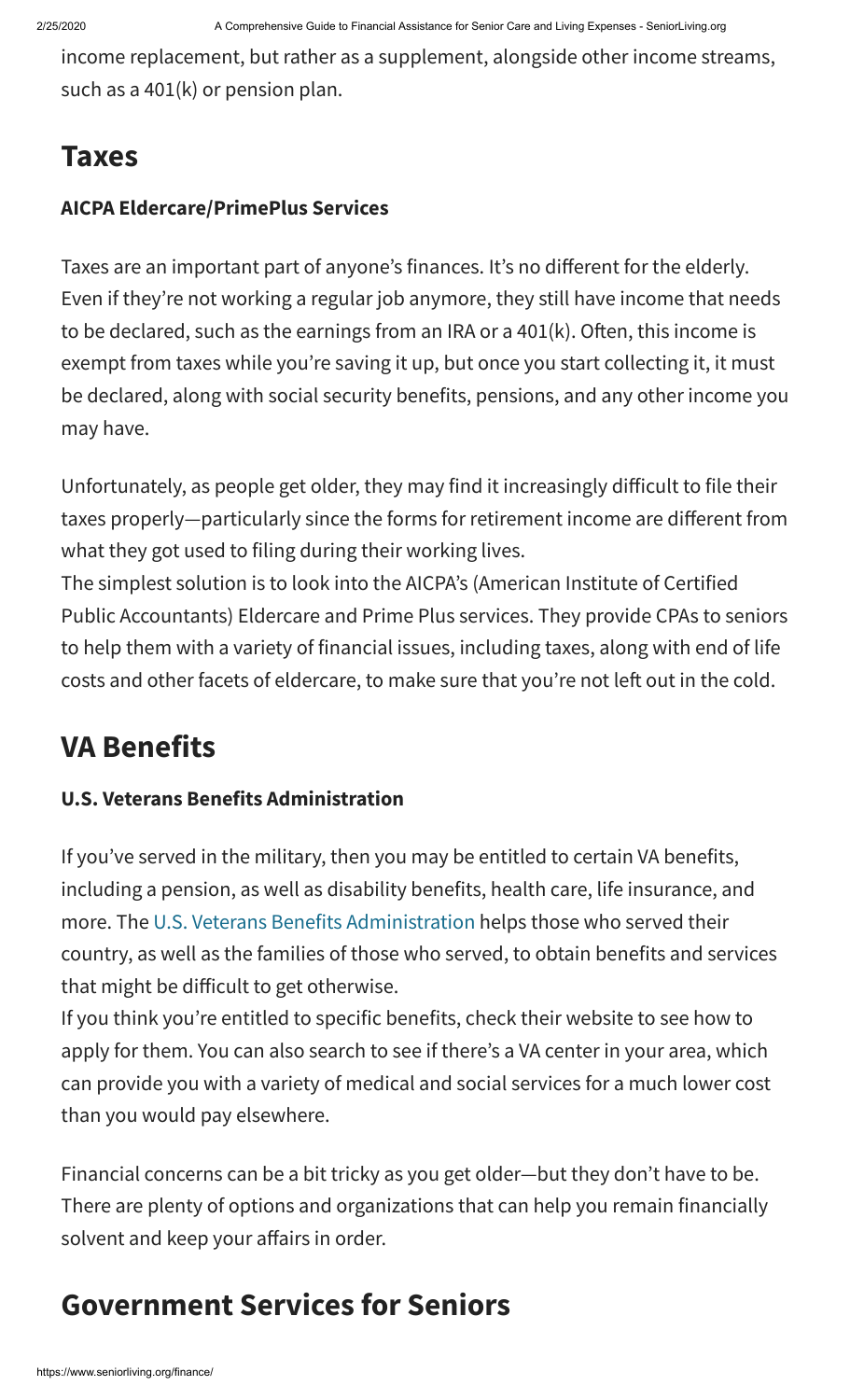For financial support for seniors over 65, there are several sources of funding that are available via the state and federal governments. These include:

- [Social Security retirement benefits](https://www.seniorliving.org/finance/social-security/)
- Medicare Parts A, B, C, and D
- [Medicare Supplement Insurance](https://www.seniorliving.org/insurance/medigap/)

Social Security benefits for retirement are available at age 62. However, for seniors who wait until they reach full retirement age, they are eligible to earn more per month. The full retirement age ranges from 65 to 67 depending on when the senior was born. For individuals who were born prior to 1935, the age is 65, while those seniors born between 1943 to 1954 must be 66 to be considered fully retired.

This amount also varies according to how much the person earned over their lifetime. In 2015 the average payout per month for Social Security was \$1,328, while the maximum payout for full retirement age was \$2,663. On average an individual will receive \$16,000 annually from Social Security benefits. If the individual has previously qualified and currently receives Social Security Disability Insurance (SSDI), then they will not be able to get Social Security retirement benefits in addition.

Medicare is the national social insurance program available to seniors over age 65. Individuals can also receive Medicare prior to turning 65 if they also receive Social Security Disability Insurance. Medicare comes in four different parts:

- [Part A](https://www.seniorliving.org/medicare-medicaid/part-a/) Hospital Insurance
- [Part B](https://www.seniorliving.org/medicare-medicaid/part-b/) Medical Insurance
- [Part C](https://www.seniorliving.org/medicare-medicaid/part-c/) Medicare Advantage
- [Part D](https://www.seniorliving.org/medicare-medicaid/part-d/) Prescription Drug Coverage

Most seniors will have Part A and Part B coverage. Medicare Part A is generally free as long as the individual paid Medicare taxes for a number of years while employed. Part A pays for inpatient care received in a hospital or nursing facility, and in the home in limited cases. Medicare Part B covers most doctor services and outpatient therapy. According to Medicare, individuals pay a standard amount annually as the premium, which is \$137 in 2017. Once the premium is paid, the individual pays 20 percent of services including doctor visits, outpatient care, and medical equipment costs.

<span id="page-12-0"></span>Medicare Supplement Insurance, also known as [Medigap](https://www.medicare.gov/find-a-plan/questions/medigap-home.aspx?AspxAutoDetectCookieSupport=1), is a type of medical insurance used to cover costs that Original Medicare doesn't cover. This is sold by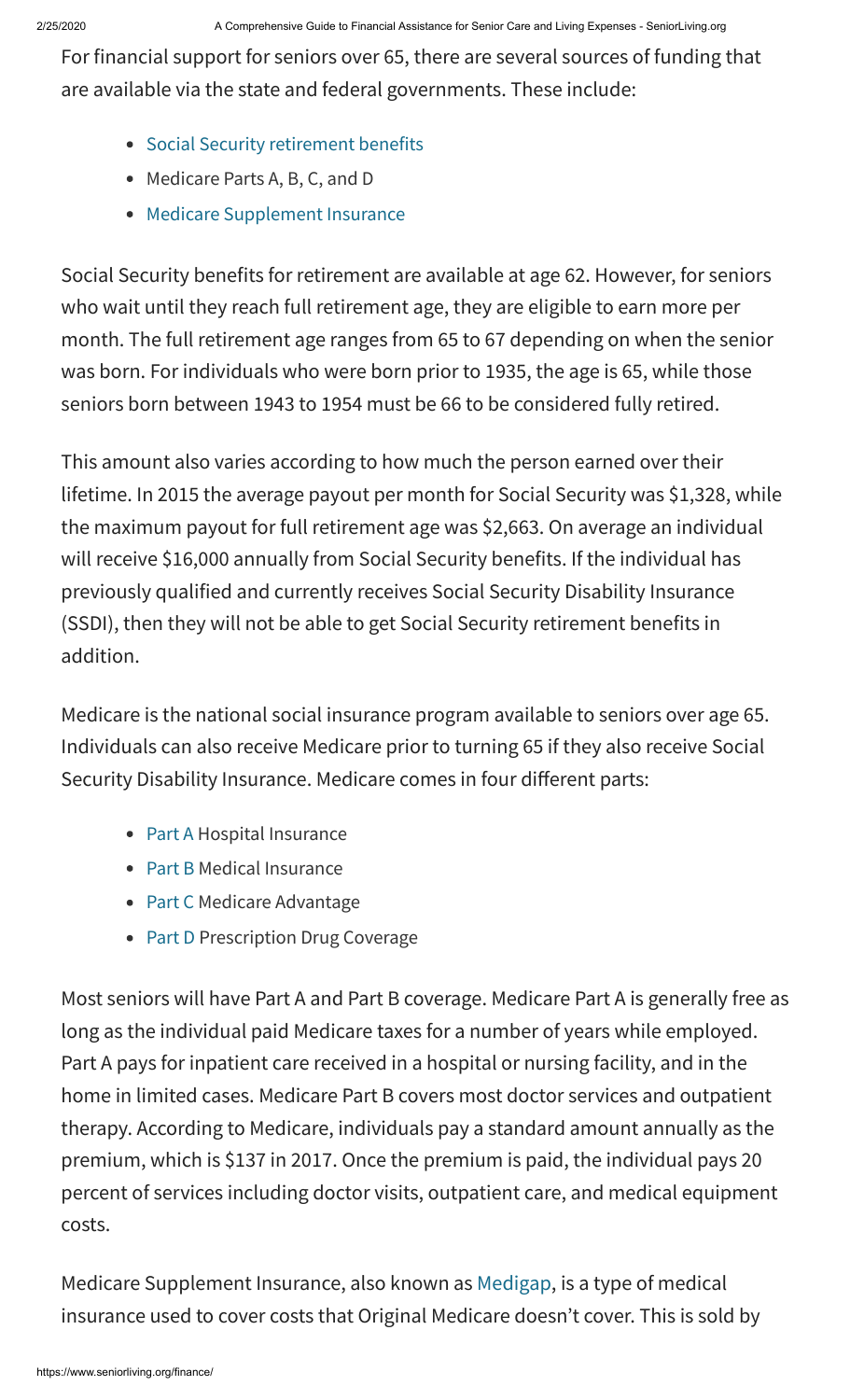private insurance companies. Medigap insurance coverage is used to pay for medical costs, such as medical costs outside of the US, deductibles, copayments, and coinsurance. To sign up for Medicare Supplement Insurance the senior must have both Part A and B of Medicare coverage, but they cannot have Medicare Advantage plan coverage.

# **Affordable Living Programs**

We have discussed seniors who have been financially proficient in their working years. However, we have yet to discuss financial support for seniors who are living near or below the poverty line. According to the National Council on Aging, more than 25 million seniors age 60 and up are economically insecure. This means they are living on less than \$29,425 a year, which causes financial stress when dealing with rising housing, food, energy, and transportation costs. Tack on the increased costs of medical care for seniors, and the financial issues for this socio-economic group become dire.

Thankfully there are several financial resources to support affordable senior living. These include:

- Social Security Income or SSI
- Medicaid
- Program of All-inclusive Care for the Elderly or PACE
- Nonprofit organizations
- Social networking tools

Social Security Income is a form of financial assistance available to low-income individuals age 65 and up, as well as those who are blind or disabled. SSI gives lowincome seniors cash each month for them to pay for housing, food, and clothing. Can a senior receive Social Security benefits and SSI at the same time? Yes, if the individual has limited assets and resources, which when combined with Social Security benefits means they are still living below the poverty line.

Individuals who qualify for SSI will be automatically enrolled in Medicaid in most states. If the individual lives in a state that does not automatically enroll them in Medicaid, they will have to apply for this on their own. Medicaid enrollment is handled by local departments of family and children services. Unlike Medicare, Medicaid can be used to fund long-term care.

Medicaid is actually the largest financial source for long-term care in the US. For seniors who are financially in need, [Medicaid and Medicare](https://www.seniorliving.org/medicare-medicaid/) work together to provide